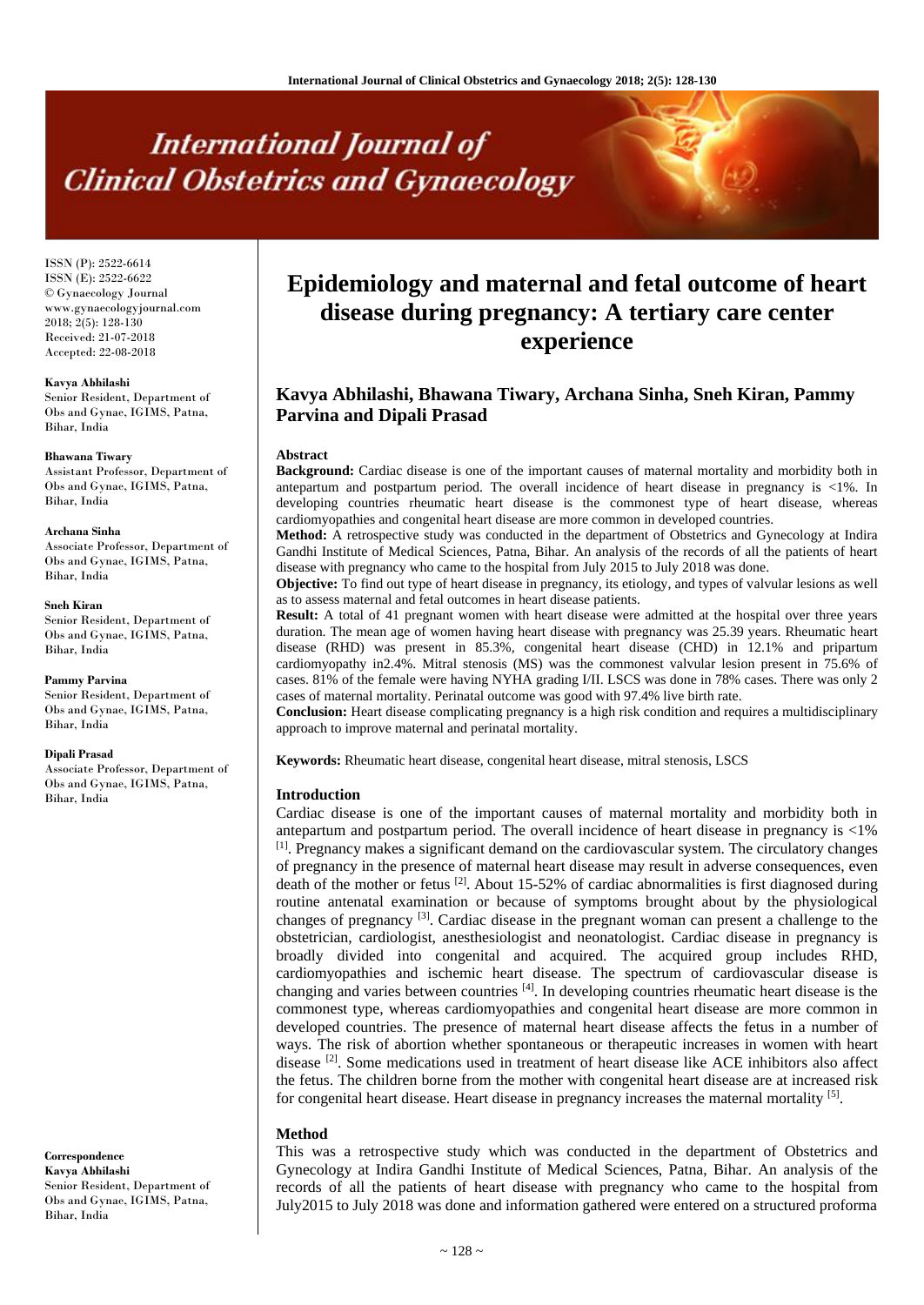after getting clearance from institute ethical committee. The aims and objectives of the study were to find out type of heart disease in pregnancy, its etiology, and types of valvular lesions as well as to assess maternal and fetal outcomes in heart disease patients.

## **Results**

A total of 41 pregnant women with heart disease were admitted at the hospital over three years duration. The mean age of women having heart disease with pregnancy was 25.39 years.

**Table 1:** Age distribution of patients

| Age(years) | No. of patients | $\frac{0}{0}$ |
|------------|-----------------|---------------|
| <2€        |                 | 4.8           |
| $20 - 25$  |                 | 51.2          |
| $26 - 30$  | 12              | 29.2          |
| $30 - 35$  | 05              | 12.1          |
| >35        |                 |               |

In the study 33 (80.4%) of the patients were primigravida while only 8 patients were multigravida. Out of 41 women 25(60.9%) belonged to rural area whereas 16(39.02%) were from urban population.

Rheumatic heart disease was the main cause of heart disease among the pregnant female. Table 2 depicts the distribution of heart disease in pregnancy in current study.

**Table 2:** Distribution of type of heart disease

| <b>Heart disease</b>      | No. of patients | $\frac{0}{0}$ |
|---------------------------|-----------------|---------------|
| Rheumatic heart disease   | 35              |               |
| Congenital heart disease  | 05              | ι στ          |
| Peripartum cardiomyopathy |                 | ב י           |

Among the 5 pregnant female with congenital heart disease there was one patient each of Ebstein's anomaly, Tetralogy of Fallot, Pulmonary stenosis, Eisenmenger's syndrome and atrial septal defect (ostium seccundum).

| <b>Table 3:</b> Type of valvular lesion in Rheumatic heart disease |  |  |  |  |
|--------------------------------------------------------------------|--|--|--|--|
|--------------------------------------------------------------------|--|--|--|--|

| <b>RHD</b> valvular lesion                             | No. of patients $(35)$ | $\frac{0}{0}$ |
|--------------------------------------------------------|------------------------|---------------|
| Mitral stenosis                                        | 07                     | 20.0          |
| Mitral stenosis+ mitral regurgitation                  | 16                     | 45.7          |
| Mitral stenosis+ atrial stenosis+ atrial regurgitation | 04                     | 11.4          |
| Mitral stenosis+ atrial stenosis                       | 02                     | 5.71          |
| Mitral regurgitation                                   | 03                     | 8.57          |
| Mitral stenosis+ tricuspid regurgitation               | 02                     | 5.71          |
| Atrial stenosis+ atrial regurgitation                  | 01                     | 2.85          |

In rheumatic heart disease patients single valve involvement was seen in only 28.5% whereas 71.4% were having multiple valvular involvements. Out of 41 patients only 2 had undergone corrective cardiac surgery during pregnancy.

Figure 1 depicts functional NYHA grading of pregnant patients with heart disease at the time of admission.



**Fig 1:** NYHA grading

Majority (78.0%) of the women with heart disease underwent lower segment caesarean segment while only 17.0% had vaginal delivery. Among vaginal delivery 5 was spontaneous in onset and only 2 was induced labour.

**Table 4:** Maternal outcome of pregnancy

| <b>Pregnancy outcome</b> | No. of patients | $\frac{0}{0}$ |
|--------------------------|-----------------|---------------|
| LSCS                     |                 | 78.0          |
| Vaginal delivery         |                 | 17.C          |
| Termination of pregnancy |                 |               |

Maternal complications of heart disease during pregnancy were seen in 8 patients out of 41. Congestive cardiac failure was present in 6 whereas there were 2 cases of maternal mortality total accounting to 8 cases of complications. The two cases of mortality was a case of Ebstein's anomaly and Eisenmenger's syndrome.

**Table 5:** Perinatal outcome in pregnancy with heart disease

| <b>Perinatal outcome</b> | No. of patients |      |
|--------------------------|-----------------|------|
| Live birth               | 38              | 97.4 |
| Still birth              |                 | 2.56 |
| Preterm                  |                 | 28.2 |
| <b>IUGR</b>              |                 | 7.69 |
| NICU admission           |                 | 15.3 |

Out of total 39 deliveries there was only 1 case of stillbirth. No obvious congenital heart disease was present in any baby of mother with heart disease.

# **Discussion**

In this retrospective study three years of hospital records of patients of pregnancy with heart disease admitted in the hospital was evaluated. Total of 41 patients' record with heart disease was found. Majority of the women (51.2%) in the present study belonged to 20-25 years which is similar to study done by I Indira *et al* in which 50% of women were of 20-25years of age [6]. In the current study 80.4% of pregnant women suffering from heart disease were primigravida which is similar to study conducted by Salam S et al in which 60% were primigravida<sup>[7]</sup>. A study done by Vidyadhar *et al*. also 70% patients were primigravida<sup>[8]</sup>.

In the present study RHD was the main cause of heart disease in pregnancy present in 85.3% of case. These results were in consensus with the study conducted by I Indira *et al* and Mazhar SB *et al.* <sup>[9]</sup> This is in contrast to affluent societies in which